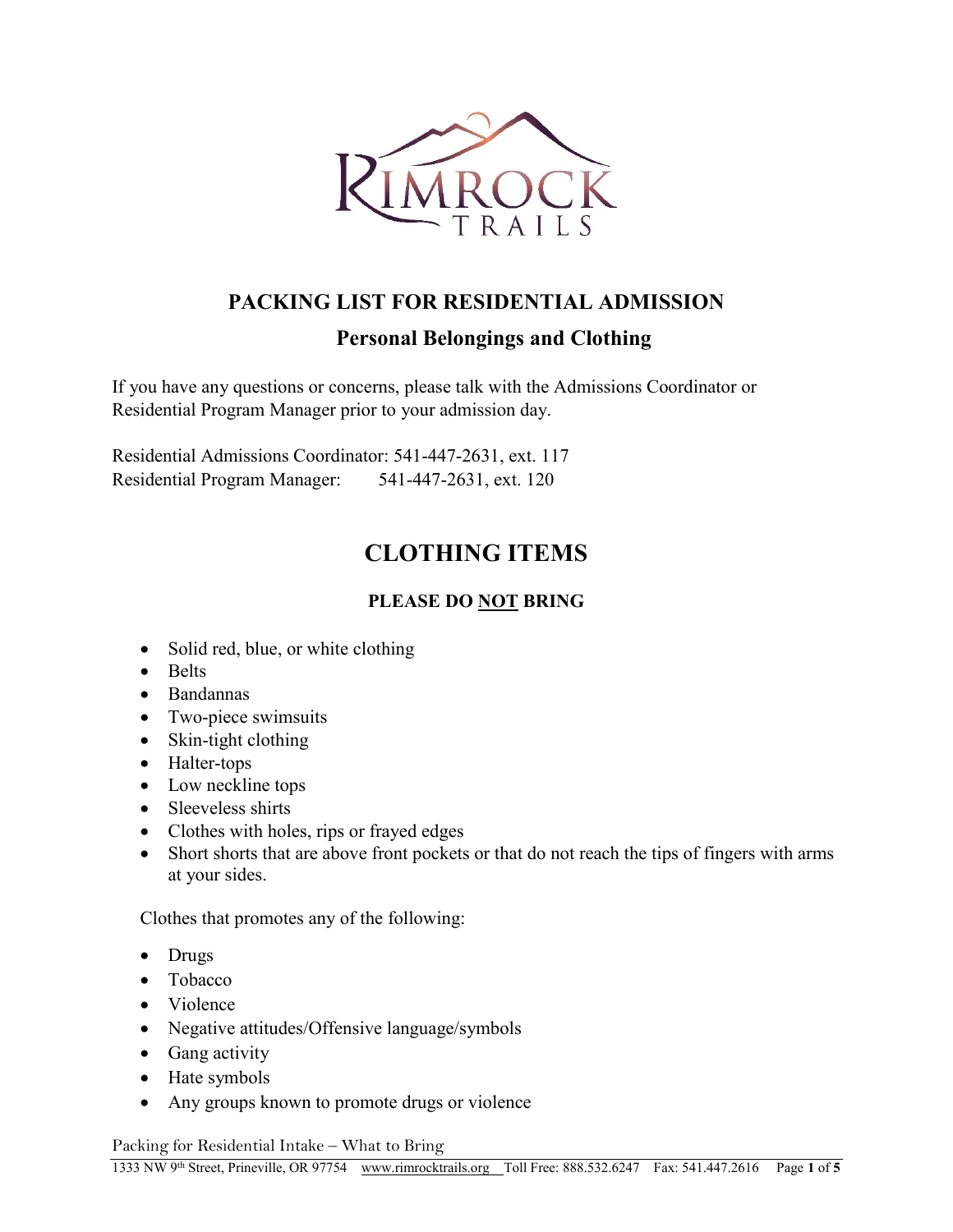## **WHAT TO BRING**

\*Rimrock Trail's staff will help you determine if your clothing is appropriate at the time of your admission. If not, it will be returned or safely stored for you until it can be brought home or returned to you.

- $\triangleright$  **Bottoms:** (bring up to 6-10 items)
	- Jeans
	- Pants

 Sweatpants • Shorts

• Skirt

- **Tops:** (bring up to 6-10 items)
	- Tee-Shirts
	- Sweatshirt

• Sweater • Shirt

• Blouse

- **Socks:** (bring up to 7-10 pair) At least 1 pair wool or warm socks
- **Underwear:** (bring up to 7-10 pair of underwear, up to 3-4 bras)
	- Underwear
	- $\bullet$  Bra

### **Coat-Hat-Gloves** (Winter and Spring months)**:**

• Heavy Coat

- Gloves
- Light Coat Knit Hat

### **Swimsuit:**

(Summer months)

- Girls modest 1-piece
- Boys modest pair swim trunks

### **Pajamas/ Nightwear**

(up to 2 items)

• Modest pajamas or Nightwear

### **Footwear**

- $\bullet$  Slippers (1 pair)
- Tennis Shoes (1-2 pairs)
- Hiking Boots (1 pair)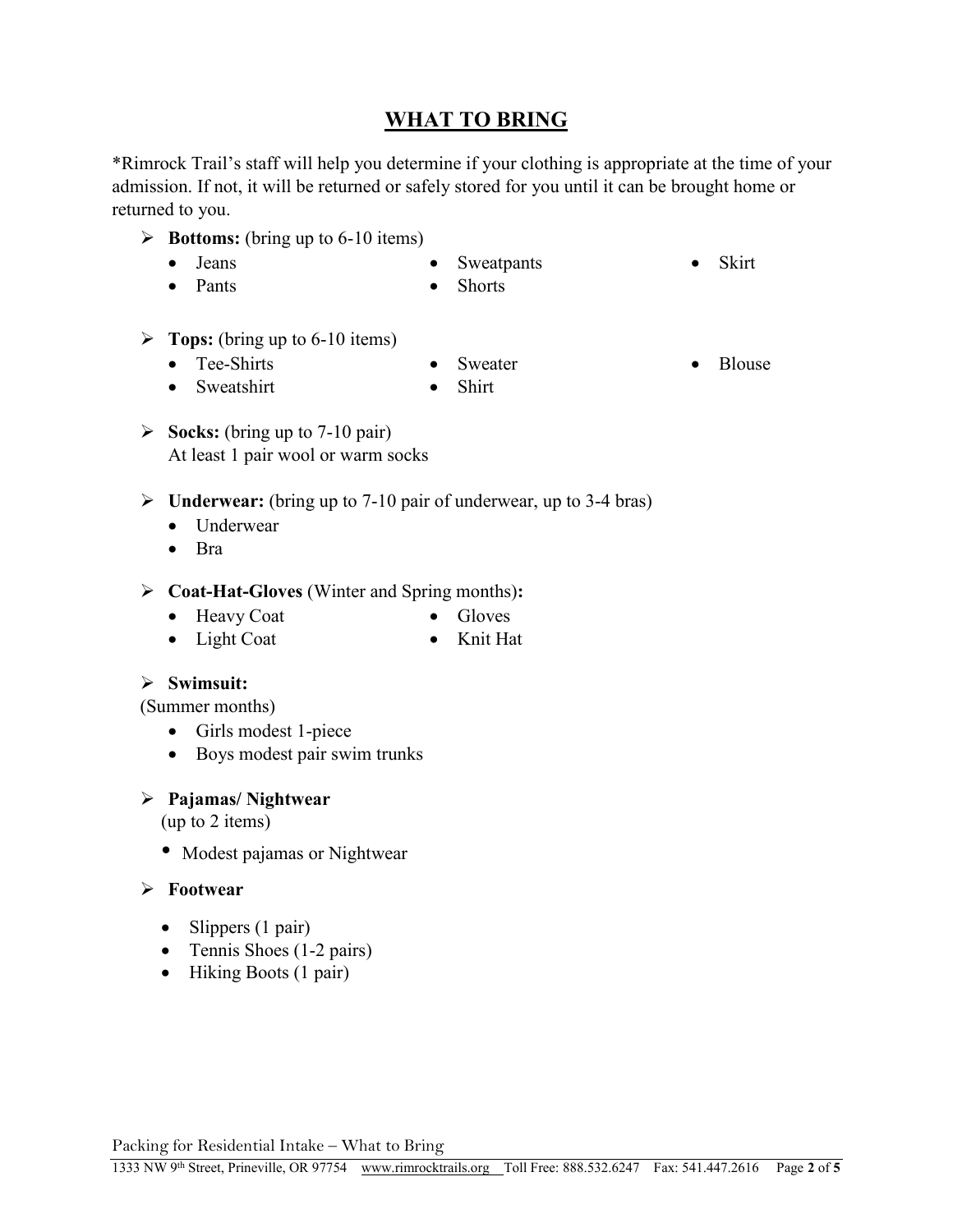# **SHOWER AND PERSONAL HYGIENE ITEMS**

\*Rimrock Trails will provide you the following:

- Rimrock will supply bed linens: bedspreads, sheets, pillow cases.
- Washcloths
- Towels

# **WHAT TO BRING**

\*Except for Flip Flops, ALL items must be new and in their original packaging. If you bring opened/used items they cannot be accepted for safety purposes and we will provide new items for you.

- Pillow
- Blanket
- Shower Flip Flops
- Shampoo
- **Conditioner**

• Dental Floss

• Any personal hygiene supplies if needed, including feminine products.

- Bar or liquid Soap
- Hair Brush/Comb
- Lotion (face/body)
- Feminine hygiene products
- **COMMON ACCEPTABLE BRANDS AND PRODUCTS**

### **Conditioner**

- Everyone Nourish
- EO Essentials

### **Shampoo**

- Aussie Shampoo
- Avalon Organics Nourishing Lavender
- Herbal Essence Rose Hips Smooth
- OGX Nourishing Coconut Milk
- Organix Renewing Moroccan Argan Oil
- Pantene Pro-V Daily Moisture Renewal
- Quenching Coconut Curls
- Sauvé Professionals Keratin Infusion Smoothing
- Sauvé Professionals Almond and Shea Butter
- Tresemme Shampoo
- **Body Wash**
	- Aveeno Active Naturals Daily Moisturizing
	- Aveeno Micaveen Purifying Body Wash
	- Dove Deep Moisture Nourishing Body Wash
	- Dove Me + Care Body Wash Extra Fresh
	- Equate Body Wash, Sensitive Skin Nourishing Moisture

- Deodorant • Toothbrush
- Toothpaste
- 
- Face Wash

- 
- 
-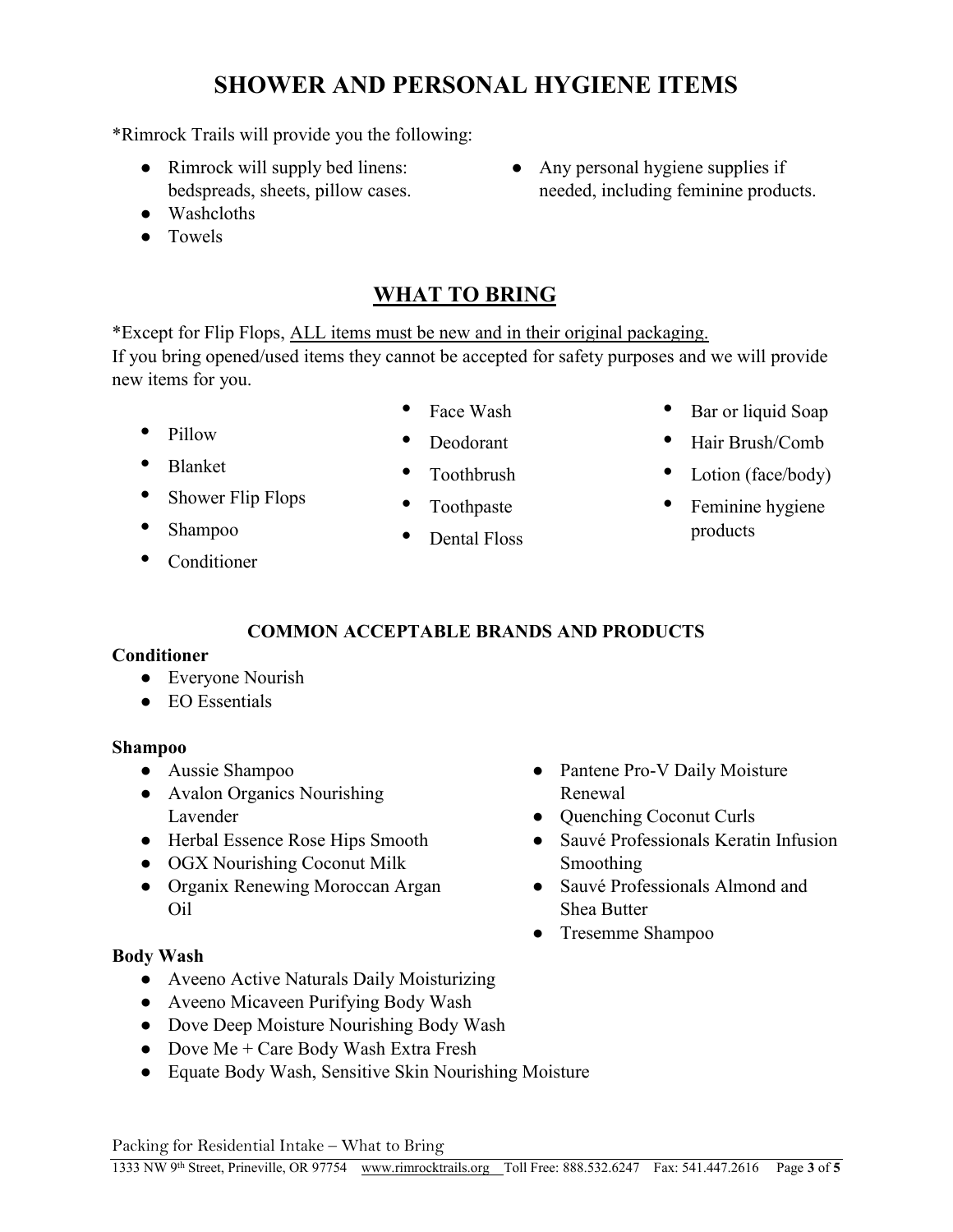#### **Face Wash**

- Burt's Bees Sensitive Facial Cleanser
- E.L.F. Cosmetics Daily Face Cleanser
- Neutrogena Naturals Purifying Facial Cleanser

### **Antiperspirant**

- Men's Dove Advanced Care Antiperspirant Sensitive
- Ladies Dove Roll-on Deodorant
- Ladies Almay Antiperspirant & Deodorant Clear Gel

#### **Hand and Body Lotion**

- Aveeno Daily Moisturizing Lotion
- Aveeno Sheer Hydration Daily Moisturizing Lotion
- Cetaphil Moisturizing Lotion for All Skin Types
- Lubriderm Daily Moisture Lotion, Fragrance Free
- Vaseline Intensive Care Body

### **PLEASE DO NOT BRING**

o Methanol o SD Alcohol o Propanol o Myristyl

- Razor, electric or otherwise.
- Fingernail polish/remover
- Aerosols, including hairspray

● Any products that include the following Alcohols in the first four ingredients: (mouthwash, aftershave, cologne etc.)

| ○ Alcohol         | $\circ$ Stearyl |
|-------------------|-----------------|
| ○ Denatured       | $\circ$ Behenyl |
| $\circ$ Isopropyl | $\circ$ Lauryl  |
| $\circ$ Cetyl     | $\circ$ Propyl  |
| $\circ$ Cetearyl  | $\circ$ Benzyl  |

o Ethyl o Ethanol

## **PERSONAL ITEMS**

\*Rimrock Trails will provide you pencil, pen, paper, envelopes, stamps

### **WHAT TO BRING**

- Pictures of Family Members please no picture frames
- Address Book
- Makeup (up to 5 items) Must be new and unopened for health and safety reasons.
- Hair-ties or Scrunchies